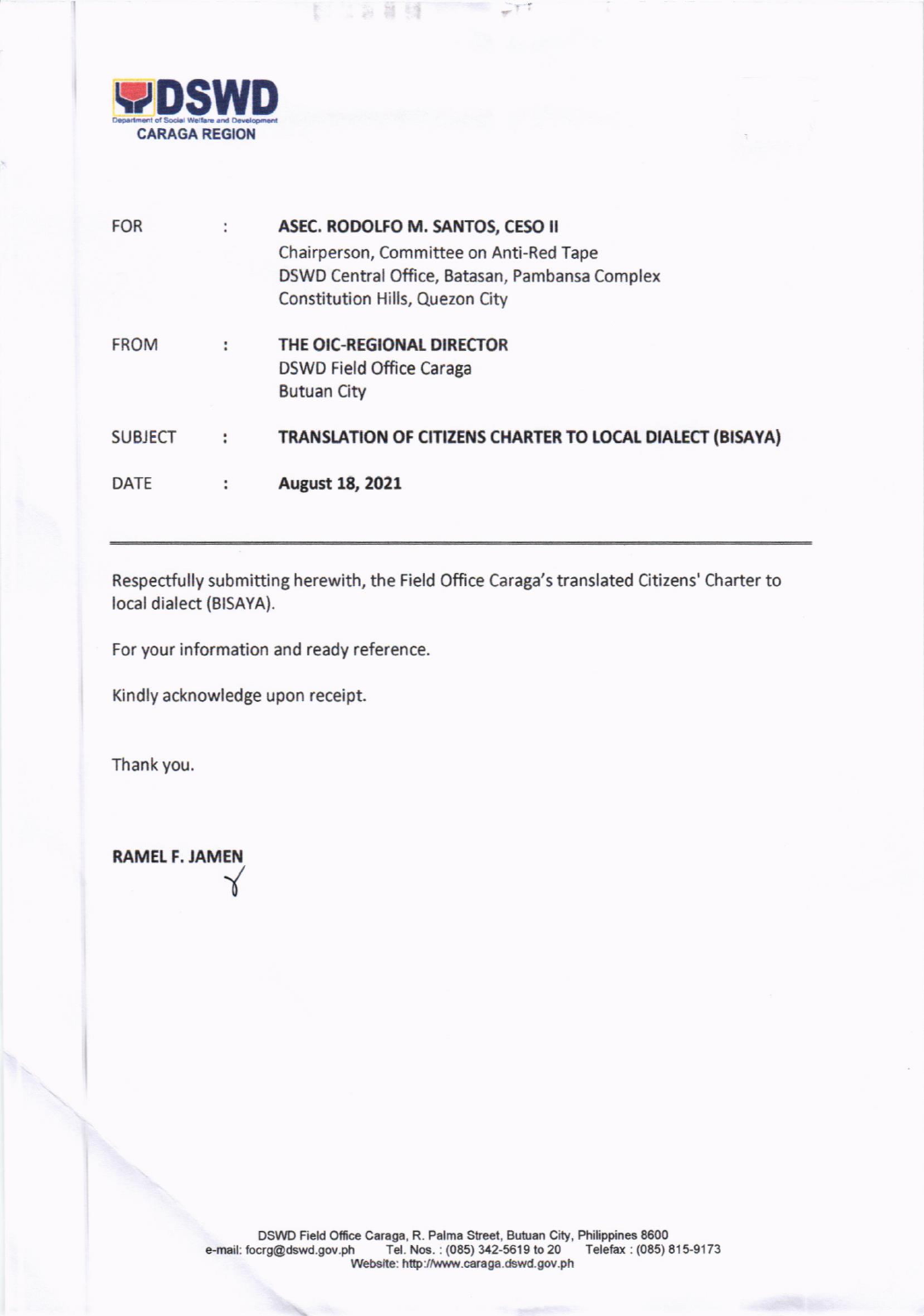



# DEPARTMENT OF SOCIAL WELFARE AND DEVELOPMENT **FIELD OFFICE CARAGA**

## **CITIZEN'S CHARTER**

2021 (4h Edition) BISAYA VERSION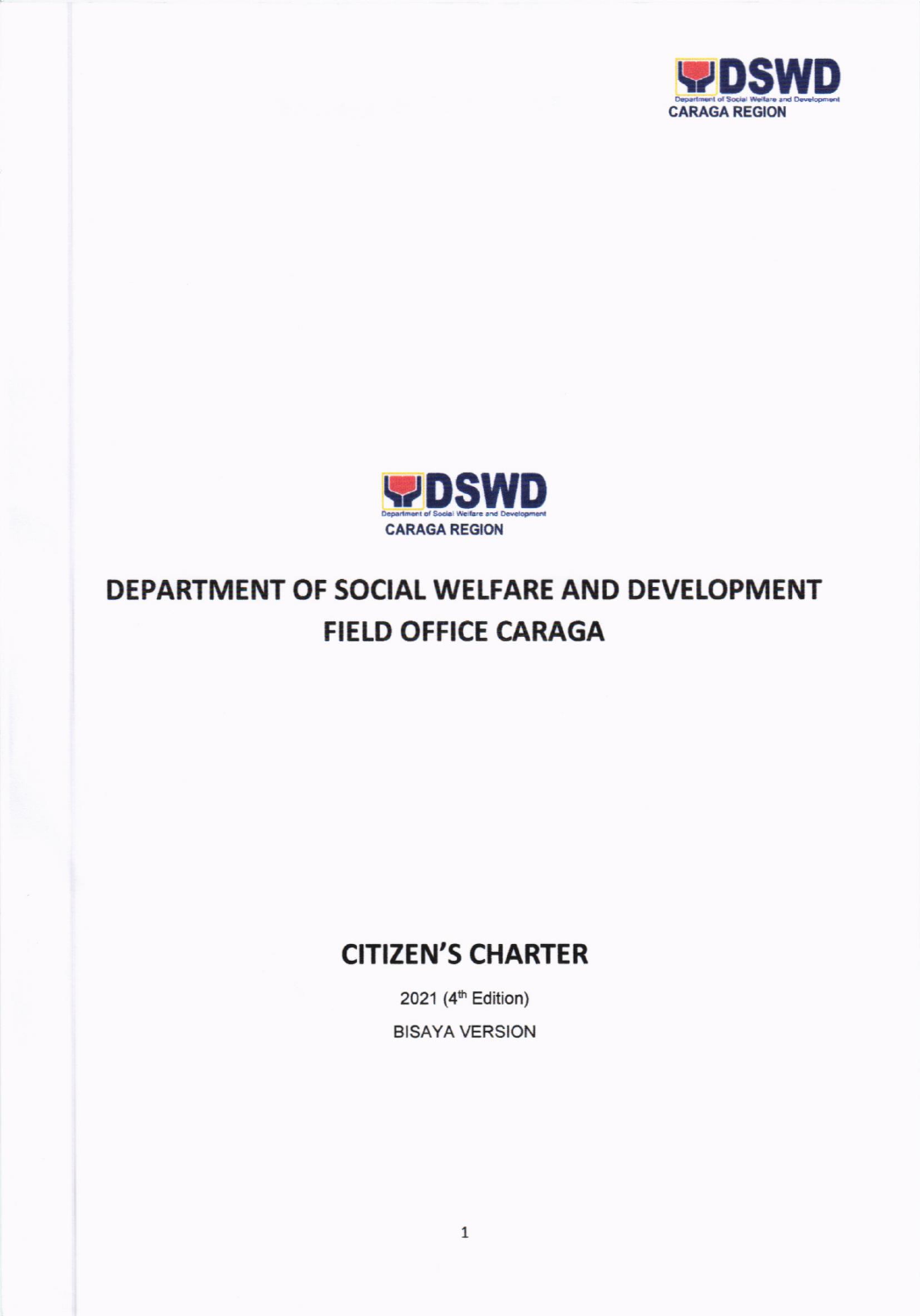



# DEPARTMENT OF SOCIAL WELFARE AND DEVELOPMENT FIELD OFFICE CARAGA

## **CITIZEN'S CHARTER**

2021 (4<sup>th</sup> Edition) BISAYA VERSION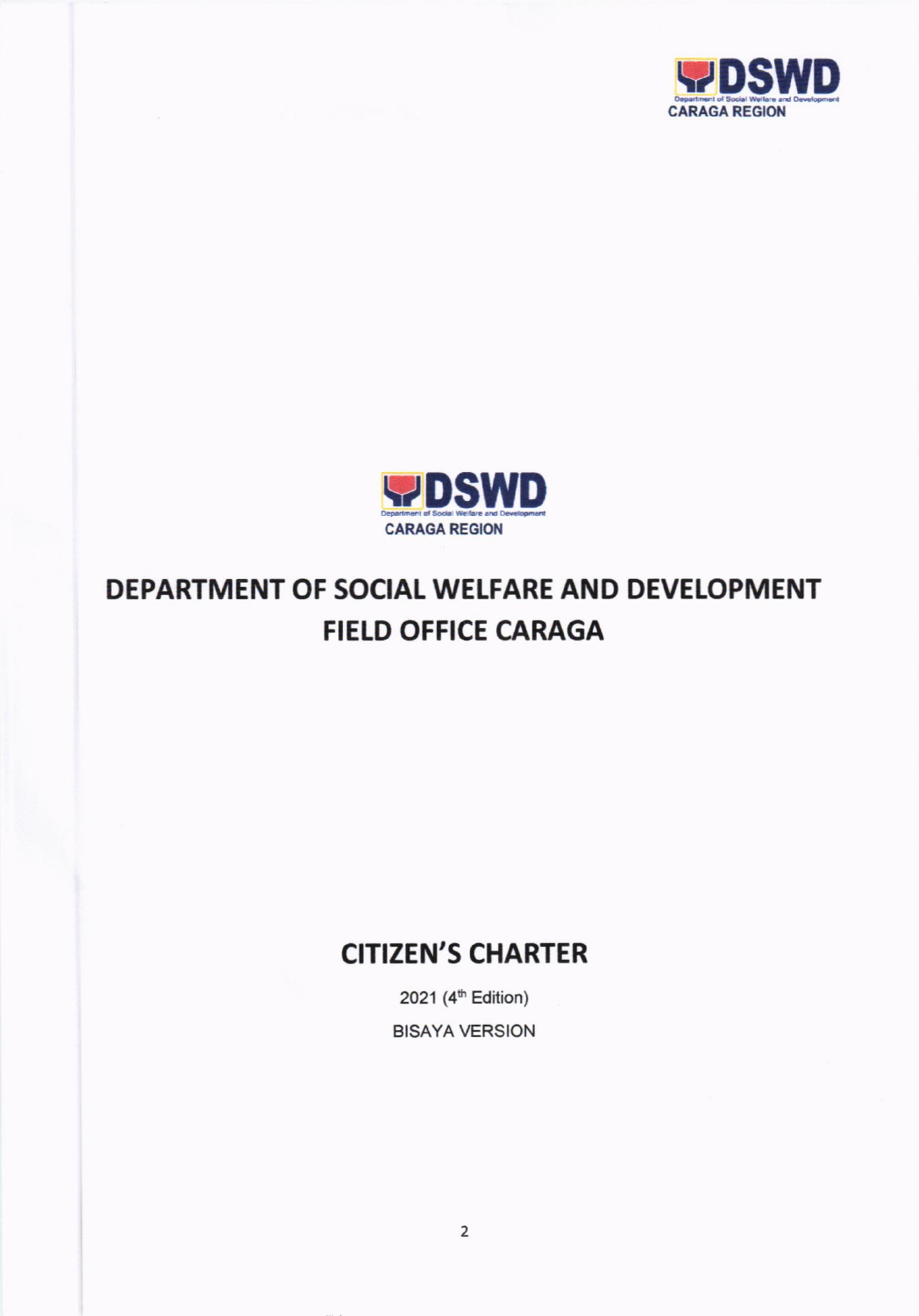

#### l. Mandate:

The Department of Social Welfare and Development (Filipino: Kagawaran ng Kagalingan at Pagpapaunlad Panlipunan, abbreviated as DSWD) is the primary government agency mandated to develop, implement and coordinate social protection and poverty-reduction solutions for and with the poor, vulnerable and disadvantage.

### II. Vision:

The Department of Social Welfare and Development envisions all Filipinos free from hunger and poverty, have equal access to opportunities, enabled by a fair, just and peaceful society

#### lll. Mission:

The Department of Social Welfare and Development shall lead in the formulation, implementation, and coordination of social welfare and development policies and programs for and with the poor, vulnerable and disadvantaged.

### lV. DSWD Core Values:

- . Maagap at Mapagkalingang Serbisyo
- . Serbisyong walang puwang sa katiwalian
- Patas na Pagtrato sa Komunidad

### V. Seryice Pledge:

We are committed to provide you quality, prompt, and courteous service from Mondays to Fridays, 8:00 A.M. to 5:00 P.M., without noon breaks.

We shall endeavor to complete your transactions with us within the day. We will inform you promptly of our actions taken so far and clearly explain to you the reason/s should we not be able to complete within the day the delivery of the service you need.

We shall ensure availability of staff to attend to your concern/s even during lunch break.

We shall appreciate any positive or negative feedback regarding our services, facilities and personnel.

The Officers-in-Charge of our frontline services shall be available at all times for consultation and advice. All these we pledge for the best interest of the clients/customers we serye.